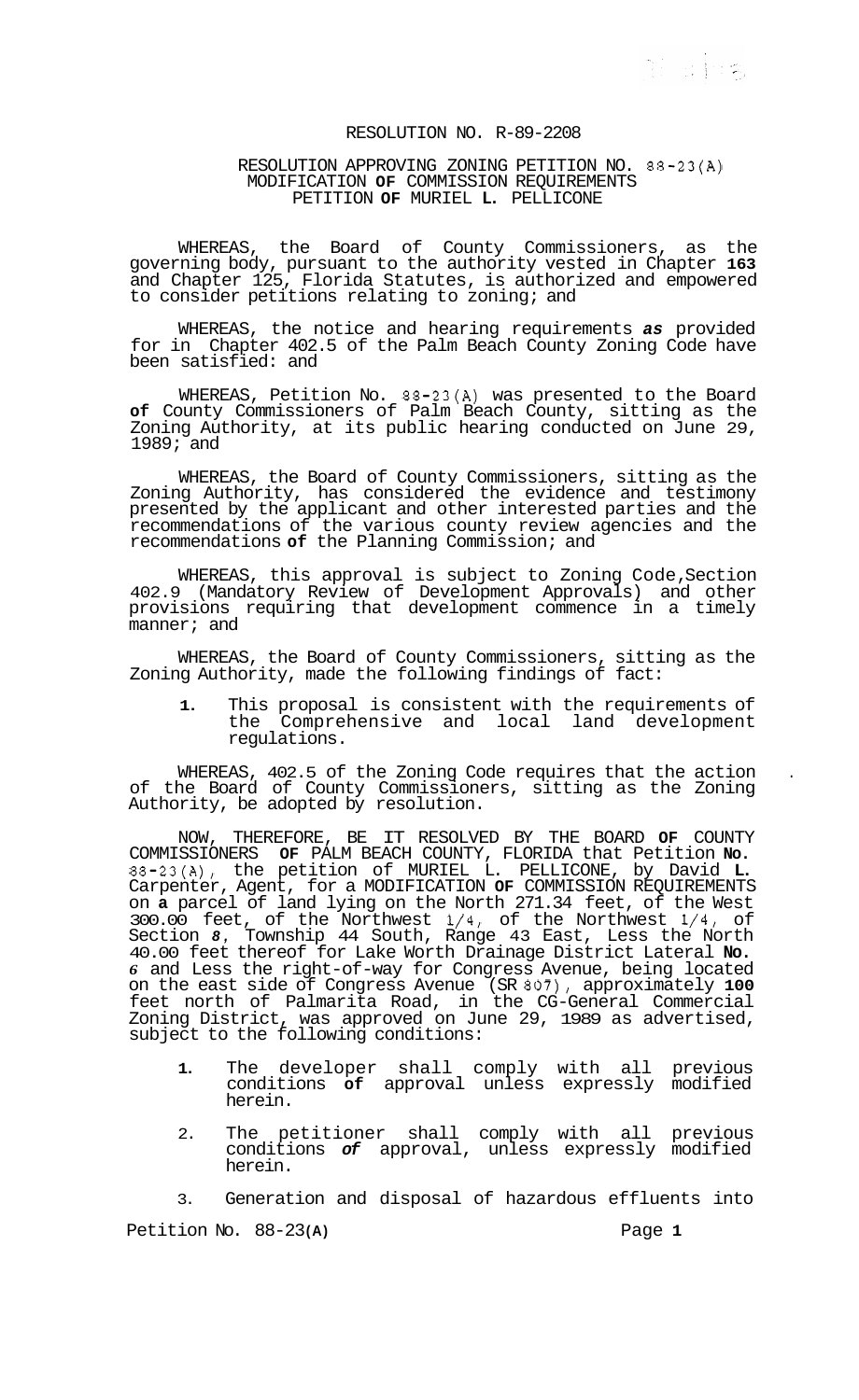sanitary sewerage system shall be prohibited unless adequate pretreatment facilities approved by the Florida Department of Environmental Regulation (FDER) and Agency responsible for sewage works are constructed and used by project tenants or owners generating such effluents.

- **4.** Sewer service is available to the property. Therefore, no septic tank shall be permitted to the site.
- **5.** Water service is available to the property. Therefore, no well shall be permitted on the site to provide potable water.
- **6.** The owner, occupant or tenant of the facility shall participate in an oil recycling program which ensures proper re-use or disposal of waste oil.
- *7.* **No** portion of this project is to be approved on well and/or septic tank, existing or new. Existing septic tanks are to be abandoned in accordance with Chapter **10D-6** F.A.C.
- **8.** Condition **No. 24** of Zoning Petition **No. 88-23,**  approved March **2, 1988,** which currently states:
	- **"24.** The property owner shall construct a left turn lane, north approach on Congress Avenue at the project's entrance road. This construction shall include modifications to the existing bridge structure over the Lake Worth Drainage District Canal **No. 6,** as required concurrent with on site paving and drainage improvements. Permits for this construction shall be obtained from the Lake Worth Drainage District and the Florida Department of Transportation."

is hereby amended to read as follows:

"The property owner shall construct a left turn lane, north approach on Congress Avenue at the project's entrance road. This construction shall not include modifications to the existing bridge structure over the Lake Worth Drainage District **No. 6.** Permits for this construction shall be obtained from the Florida Department of Transportation. Should any permits not be able to be obtained prior to thirty **(30)** days of special exception approval from the Florida Department of Transportation, then this petitioner shall be relieved from this obligation and shall appropriately signed for **@'No** Left Turns'@.

**9.** Failure to comply with any conditions of approval may result in the denial or revocation of a building permit; the issuance of a stop work order; the denial of a Certificate of Occupancy on any building or structure; or the denial or revocation of any permit or approval for any developer-owner, commercialowner, lessee, or user of the subject property. Appeals from such action may be taken to the Palm Beach County Board of Adjustment or as otherwise provided in the Palm Beach County Zoning Code.

Petition **No.** 88-23 (A) Page 2

 $\frac{1}{2}$  .  $\frac{1}{2}$